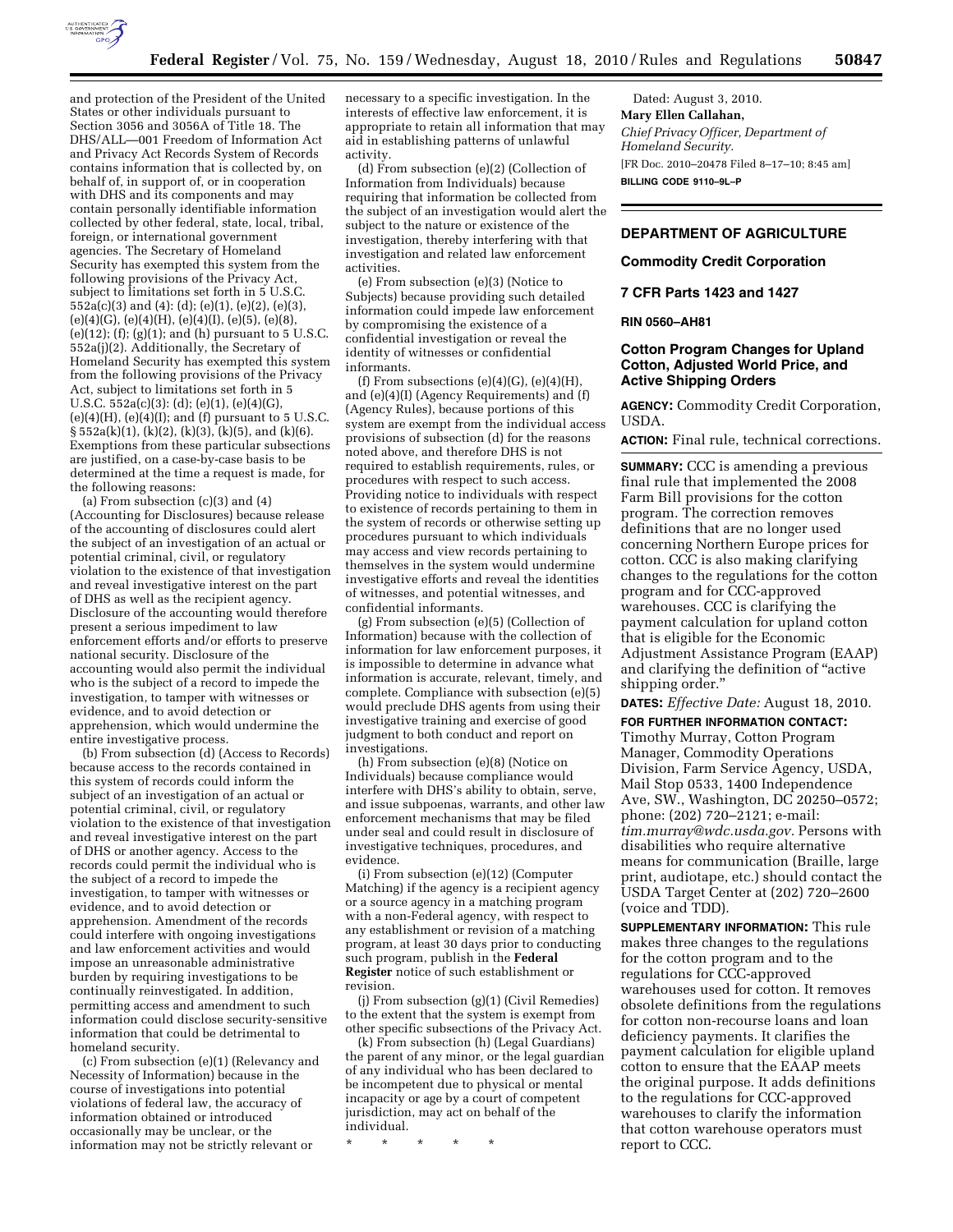# **Adjusted World Price—Removing Obsolete Definitions**

CCC published a final rule in the **Federal Register** on November 5, 2008 (73 FR 65715–65724) implementing changes to the cotton program required by the Food, Conservation, and Energy Act of 2008 (the 2008 Farm Bill, Pub. L. 110–246), including changes in the way the adjusted world price for cotton is calculated for the purposes of CCC programs. The final rule amended 7 CFR part 1427. That rule inadvertently did not remove several terms that are no longer needed and accordingly, this correcting amendment removes the terms ''Northern Europe current price,'' ''Northern Europe forward price,'' and ''Northern Europe price'' from § 1427.3 because these terms are no longer used in calculating the adjusted world price.

Because these terms are defined in 7 CFR part 1427, but not used in any of the regulatory provisions in that part, this change should have no impact on cotton producers or on CCC cotton programs.

## **Upland Cotton—Clarifying Eligible Cotton**

The 2008 Farm Bill provides benefits to domestic users of upland cotton through EAAP. EAAP provides a payment of four cents (\$0.04) for each pound of upland cotton consumed by an eligible user during the period beginning on August 1, 2008, and ending on July 31, 2012. Beginning on August 1, 2012, the value of the assistance provided will be 3 cents per pound. As specified in 7 CFR 1427.101, the eligible types of cotton for EAAP are baled lint, loose samples that have been re-baled, semi-processed motes, and reginned (processed) motes.

Cotton motes are a byproduct of the cotton ginning process. Typically, the motes (the waste product from the initial ginning process) are run back through the gin to capture the residual cotton fiber. In this process, while some usable fiber is recovered, a substantial proportion of the waste product by weight is foreign material, seeds, and non-usable plant parts. The motes are typically reprocessed and cleaned several times before the resulting recovered fiber is of a quality suitable for end use.

The purpose of EAAP is to pay users of upland cotton for usable fiber, and not for foreign material, seeds, and nonusable plant parts. There has been a sudden increase in the number of pounds of semi-processed motes submitted for payment under EAAP raising concern about the amount of the payment and to address that matter this

rule amends in the payment calculation for semi-processed and reginned motes in 7 CFR 1427.105.

This rule does not change the payment calculation for baled upland cotton, including lint, loose samples, or reginned motes, that is used without further processing. With respect, however, to unbaled reginned motes used in a continuous manufacturing process, the payment will be determined based on the weight of the reginned motes after final cleaning. It specifies that for semi-processed motes that are of a quality suitable, without further processing, for spinning, paper, or non-woven cotton fabric, the payment will be calculated on 25 percent of the weight (gross weight minus the weight of baling and ties, if baled). This is the consistent with the payment calculations and with market discounts. The discounts provide a reasonable measure for converting cotton-from-motes to the normal baled cotton that is the focus of the statute. Eliminating semi-processed motes entirely on the grounds that the motes are not, because of their limited uses and their nature, really "cotton" within the meaning of the statute was considered. The 20 percent rule implemented in this rule was considered to be a reasonable and proper compromise for treating semiprocessed motes as compensable cotton.

A parallel conforming change will be made to the Upland Cotton Domestic User Agreement between CCC and participants in the EAAP. This change will ensure that the EAAP payments are based on the amount of upland cotton actually used for domestic production, and not for unusable waste products.

# **CCC Warehouses—Clarifying Active Shipping Order**

This rule clarifies what an ''active shipping order'' is because the term is currently used although not defined in 7 CFR part 1423. To clarify the term, this rule adds definitions for ''active shipping order," "early shipping order," and "shipping order" to §1423.3. As defined in this rule, early shipping orders and shipping orders are types of active shipping orders. An active shipping order, as defined in this rule, is an ''early shipping order or shipping order, as defined in this section, scheduled for a current cotton warehouse reporting week or for a prior reporting week, but not picked up.'' An "early shipping order" is a list of bale tag numbers sent to a cotton warehouse operator without transfer of warehouse receipts. A shipping order is a list of bale tag numbers accompanied by the transfer of warehouse receipts.

Operators of CCC-approved cotton warehouses asked for this clarifying change, which relates to the information they are required to report to CCC. This change should not result in any cost to CCC, cotton producers, or the warehouse operators.

#### **Notice and Comment**

These regulations are exempt from the notice and comment requirements of the Administrative Procedures Act (5 U.S.C. 553), as specified in section 1601(c) of the 2008 Farm Bill, which requires that these regulations be promulgated and administered without regard to the notice and comment provisions of section 553 of title 5 of the United States Code or the Statement of Policy of the Secretary of Agriculture effective July 24, 1971 (36 FR 13804) relating to notices of proposed rulemaking and public participation in rulemaking. Therefore, these regulations are issued as final.

### **Executive Order 12866**

The Office of Management and Budget (OMB) designated this final rule as not significant under Executive Order 12866 and, therefore, OMB has not reviewed this rule.

## **Regulatory Flexibility Act**

This rule is not subject to the Regulatory Flexibility Act because FSA is not required to publish a notice of proposed rulemaking for this rule.

# **Environmental Review**

The environmental impacts of this rule have been considered in a manner consistent with the provisions of the National Environmental Policy Act (NEPA, 42 U.S.C. 4321–4347), the regulations of the Council on Environmental Quality (40 CFR parts 1500–1508), and FSA regulations for compliance with NEPA (7 CFR part 799). The technical corrections identified in this final rule do not change the structure or goals of the program and are considered simply administrative in nature. Therefore, FSA has determined that NEPA does not apply to this final rule and no environmental assessment or environmental impact statement will be prepared.

# **Executive Order 12372**

This program is not subject to Executive Order 12372, which requires intergovernmental consultation with State and local officials. See the notice related to 7 CFR part 3015, subpart V, published in the **Federal Register** on June 24, 1983 (48 FR 29115).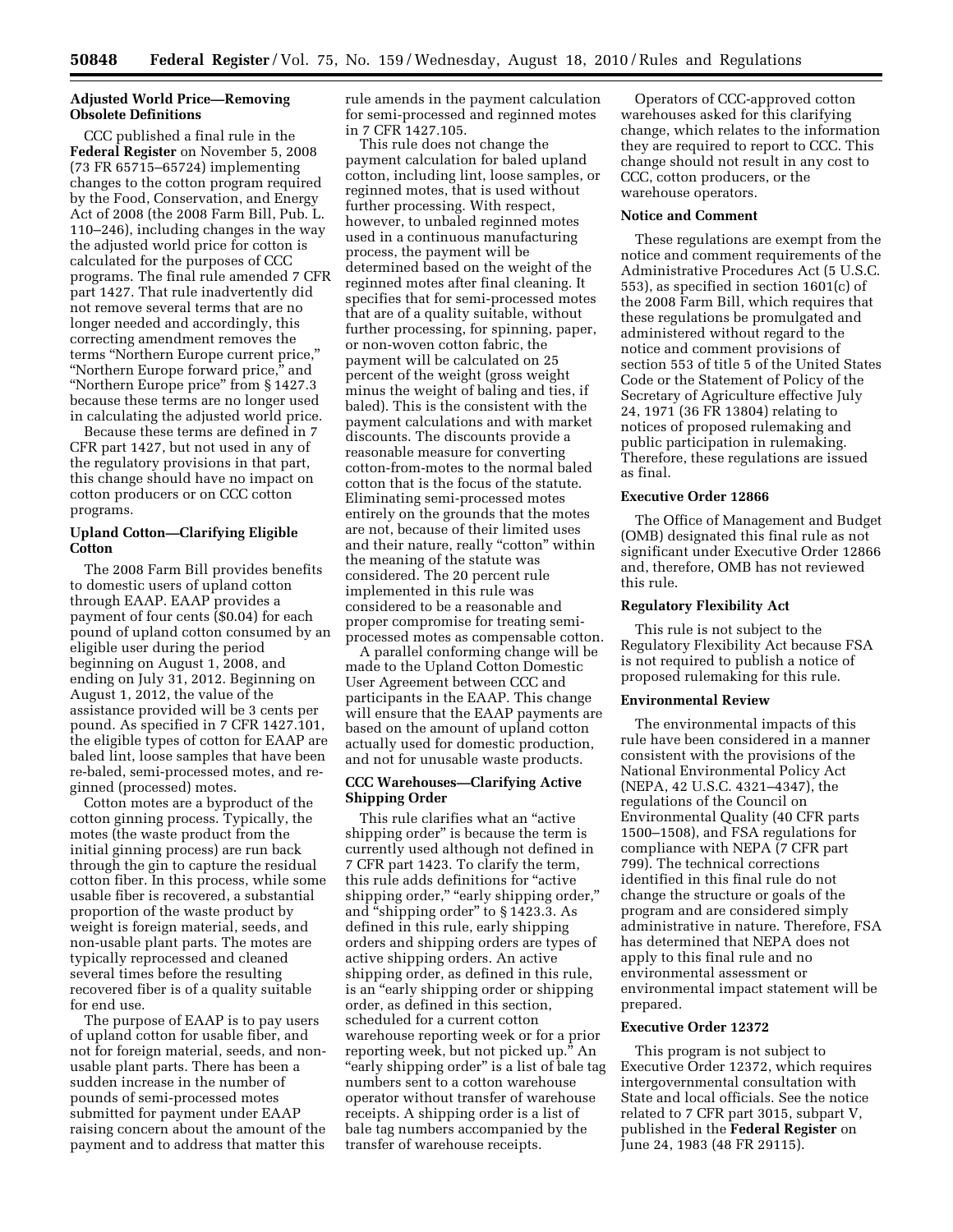## **Executive Order 12988**

This rule has been reviewed under Executive Order 12988, Civil Justice Reform. This final rule is not retroactive and does not preempt State or local laws, regulations, or policies unless they represent an irreconcilable conflict with this rule. Before any judicial action may be brought regarding provisions of this rule, the administrative appeal provisions of 7 CFR parts 11 and 780 must be exhausted.

# **Executive Order 13132**

The policies contained in this rule do not have any substantial direct effect on States, on the relationship between the Federal Government and the States, or on the distribution of power and responsibilities among the various levels of government. Nor does this rule impose substantial direct compliance costs on State and local governments. Therefore, consultation with the States is not required.

### **Executive Order 13175**

The policies contained in this rule do not have tribal implications that preempt tribal law.

#### **Unfunded Mandates**

Title II of the Unfunded Mandate Reform Act of 1995 (UMRA, Pub. L. 104–4) requires Federal agencies to assess the effects of their regulatory actions on State, local, or tribal governments or the private sector. Agencies generally must prepare a written statement, including a cost benefit analysis, for proposed and final rules with Federal mandates that may result in expenditures of \$100 million or more in any 1 year for State, local, or tribal governments, in the aggregate, or to the private sector. UMRA generally requires agencies to consider alternatives and adopt the more cost effective or least burdensome alternative that achieves the objectives of the rule. This rule contains no Federal mandates as defined by Title II of UMRA for State, local, or tribal governments or for the private sector. In addition, FSA was not required to publish a notice of proposed rulemaking for this rule. Therefore, this rule is not subject to the requirements of sections 202 and 205 of UMRA.

## **Small Business Regulatory Enforcement Fairness Act of 1996**

This rule is not a major rule under the Small Business Regulatory Enforcement Fairness Act of 1996, (Pub. L. 104–121, SBREFA). Therefore, FSA is not required to delay the effective date for 60 days from the date of publication to allow for Congressional review and this

rule is effective on the date of publication in the **Federal Register**.

## **Paperwork Reduction Act**

The regulations in this rule are exempt from requirements of the Paperwork Reduction Act (44 U.S.C. Chapter 35), as specified in section 1601 of the 2008 Farm Bill, which provides that these regulations be promulgated and administered without regard to the Paperwork Reduction Act.

#### **E-Government Act Compliance**

FSA is committed to complying with the E-Government Act, to promote the use of the Internet and other Information technologies to provide increased opportunities for citizen access to Government Information and services, and for other purposes.

## **List of Subjects**

*7 CFR Part 1423* 

Agricultural commodities, Honey, Oilseeds, Reporting and recordkeeping requirements, Surety bonds, Warehouses.

#### *7 CFR Part 1427*

Cotton, Loan programs—agriculture, Price support programs, Reporting and recordkeeping requirements, Warehouses.

■ For the reasons discussed above, this rule amends 7 CFR parts 1423 and 1427 as follows:

# **PART 1423—COMMODITY CREDIT CORPORATION APPROVED WAREHOUSES**

■ 1. The authority citation for part 1423 continues to read as follows:

**Authority:** 15 U.S.C. 714b and 714c.

■ 2. Amend § 1423.3 by adding, in alphabetical order, definitions for "active shipping order," "early shipping order,'' and ''shipping order'' to read as follows:

## **§ 1423.3 Definitions.**

\* \* \* \* \*

\* \* \* \* \*

*Active shipping order* means an early shipping order or shipping order, as defined in this section, scheduled for a current cotton warehouse reporting week or for a prior reporting week, but not picked up.

*Early shipping order* means a list of bale tag numbers sent to a cotton warehouse operator without transfer of warehouse receipts.

*Shipping order* means a list of bale tag numbers sent to a cotton warehouse

operator accompanied by transfer of warehouse receipts.

\* \* \* \* \*

# **PART 1427—COTTON**

■ 3. The authority citation for part 1427 is revised to read as follows:

**Authority:** 7 U.S.C. 7231–7236 and 8737; and 15 U.S.C. 714b, and 714c.

#### **§ 1427.3 [Amended]**

■ 4. Amend § 1427.3 by removing the definitions for ''Northern Europe current price," "Northern Europe forward price," and ''Northern Europe price.''

- 5. Amend § 1427.105 as follows:
- a. Revise paragraphs (a) and (b) to read as set forth below,
- b. Remove paragraph (c), and ■ c. Redesignate paragraphs (d) and (e) as paragraphs (c) and (d).

#### **§ 1427.105 Payment.**

(a) Payments specified in this subpart will be determined by multiplying the payment rate, as specified in § 1427.104, by

(1) In the case of baled upland cotton, whether lint, loose samples or reginned motes, but not semi-processed motes, the net weight of the cotton used (gross weight minus the weight of bagging and ties);

(2) In the case of unbaled reginned motes consumed, without rebaling, for an end use in a continuous manufacturing process, the weight of the reginned motes after final cleaning; and

(3) In the case of semi-processed motes which are of a quality suitable, without further processing, for spinning, papermaking, or manufacture of nonwoven cotton fabric, 25 percent of the weight (gross weight minus the weight of bagging and ties, if baled) of the semiprocessed motes; provided further, that with respect to semi-processed motes that are used prior to August 18, 2010, payment may be allowed by CCC in its sole discretion at 100 percent of the weight as determined appropriate for a transition of the program to the 25 percent factor.

(b) In all cases, the payment will be determined based on the amount of eligible upland cotton that an eligible domestic user consumed during the immediately preceding calendar month. For the purposes of this subpart, eligible upland cotton will be considered consumed by the domestic user on the date the bale is opened for consumption, or if not baled, the date consumed, without further processing, in a continuous manufacturing process.

\* \* \* \* \*